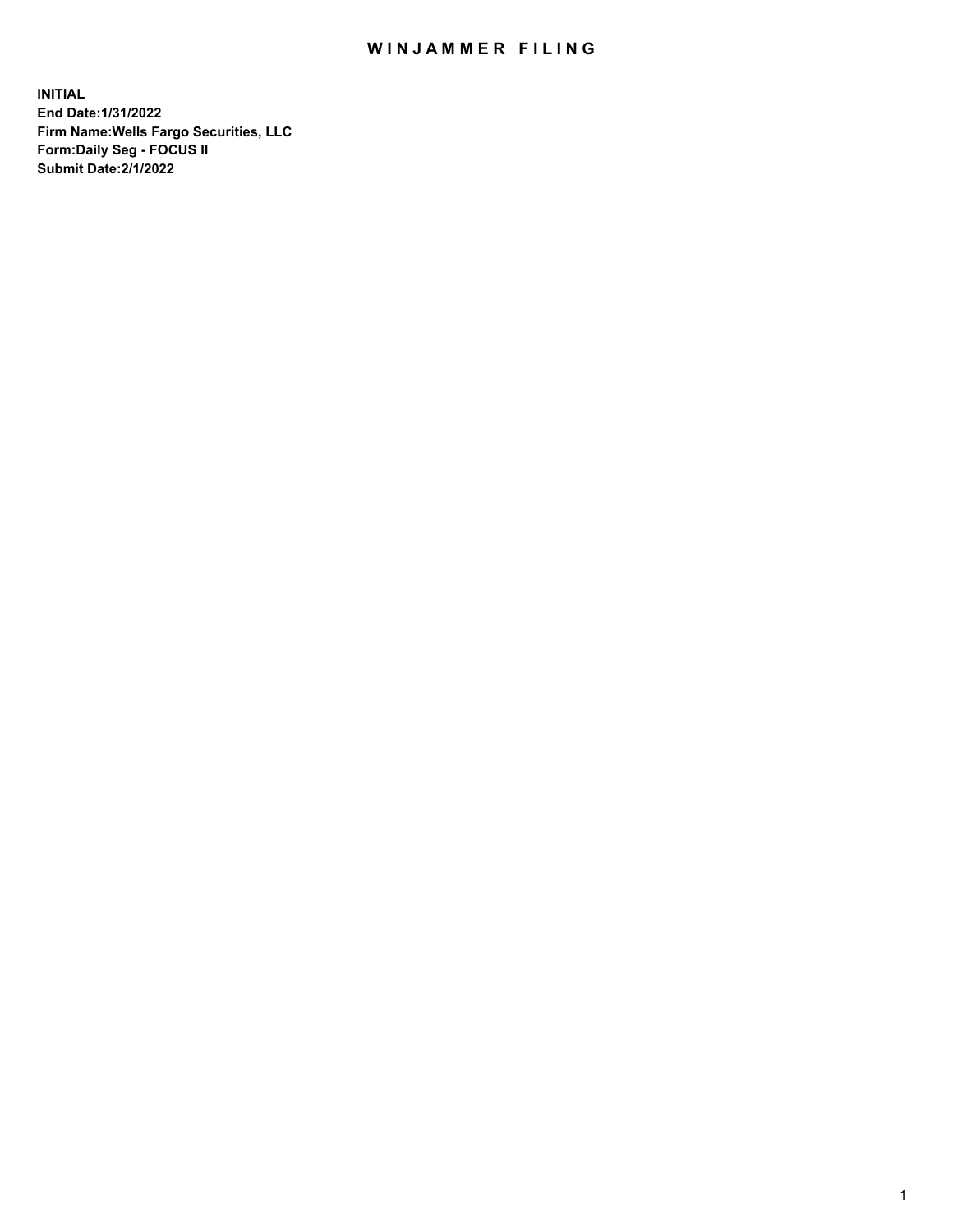**INITIAL End Date:1/31/2022 Firm Name:Wells Fargo Securities, LLC Form:Daily Seg - FOCUS II Submit Date:2/1/2022 Daily Segregation - Cover Page**

| Name of Company                                                                   | <b>Wells Fargo Securities LLC</b> |
|-----------------------------------------------------------------------------------|-----------------------------------|
| <b>Contact Name</b>                                                               | <b>James Gnall</b>                |
|                                                                                   |                                   |
| <b>Contact Phone Number</b>                                                       | 917-699-6822                      |
|                                                                                   |                                   |
| <b>Contact Email Address</b>                                                      | james.w.gnall@wellsfargo.com      |
|                                                                                   |                                   |
| FCM's Customer Segregated Funds Residual Interest Target (choose one):            |                                   |
| a. Minimum dollar amount: ; or                                                    | 115,000,000                       |
| b. Minimum percentage of customer segregated funds required:% ; or                | <u>0</u>                          |
| c. Dollar amount range between: and; or                                           | 00                                |
| d. Percentage range of customer segregated funds required between:% and%.         | 0 <sub>0</sub>                    |
| FCM's Customer Secured Amount Funds Residual Interest Target (choose one):        |                                   |
| a. Minimum dollar amount: ; or                                                    | 30,000,000                        |
| b. Minimum percentage of customer secured funds required:%; or                    | <u>0</u>                          |
| c. Dollar amount range between: and; or                                           | 00                                |
| d. Percentage range of customer secured funds required between: % and %.          | 00                                |
|                                                                                   |                                   |
| FCM's Cleared Swaps Customer Collateral Residual Interest Target (choose one):    |                                   |
| a. Minimum dollar amount: ; or                                                    | 340,000,000                       |
| b. Minimum percentage of cleared swaps customer collateral required:% ; or        | <u>0</u>                          |
| c. Dollar amount range between: and; or                                           | <u>00</u>                         |
| d. Percentage range of cleared swaps customer collateral required between:% and%. | 00                                |

Attach supporting documents CH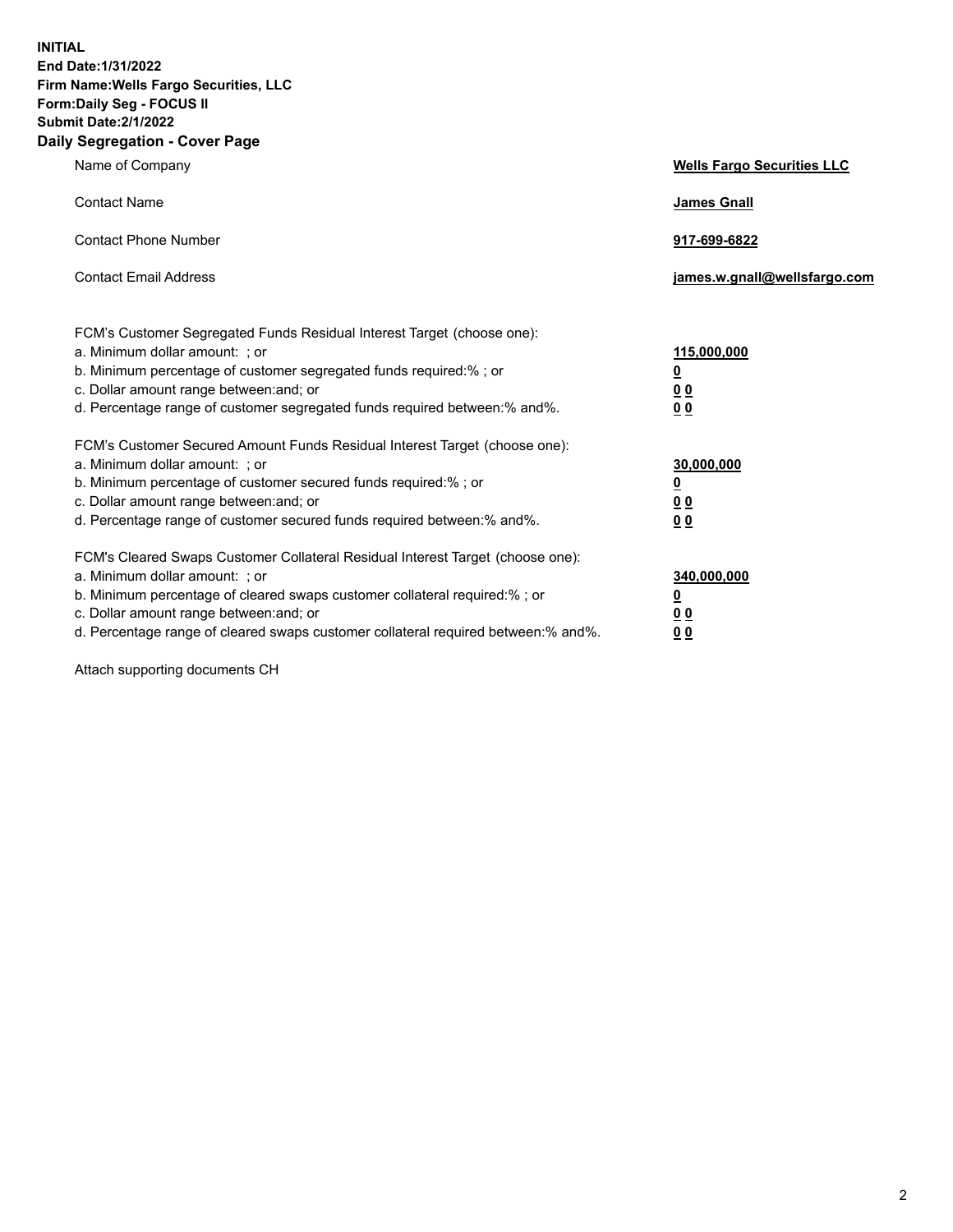**INITIAL End Date:1/31/2022 Firm Name:Wells Fargo Securities, LLC Form:Daily Seg - FOCUS II Submit Date:2/1/2022 Daily Segregation - Secured Amounts**

Foreign Futures and Foreign Options Secured Amounts Amount required to be set aside pursuant to law, rule or regulation of a foreign government or a rule of a self-regulatory organization authorized thereunder **0** [7305] 1. Net ledger balance - Foreign Futures and Foreign Option Trading - All Customers A. Cash **288,084,289** [7315] B. Securities (at market) **185,532,550** [7317] 2. Net unrealized profit (loss) in open futures contracts traded on a foreign board of trade **-8,227,680** [7325] 3. Exchange traded options a. Market value of open option contracts purchased on a foreign board of trade **3,159** [7335] b. Market value of open contracts granted (sold) on a foreign board of trade **0** [7337] 4. Net equity (deficit) (add lines 1. 2. and 3.) **465,392,318** [7345] 5. Account liquidating to a deficit and account with a debit balances - gross amount **11,225,553** [7351] Less: amount offset by customer owned securities **-11,203,419** [7352] **22,134** [7354] 6. Amount required to be set aside as the secured amount - Net Liquidating Equity Method (add lines 4 and 5) **465,414,452** [7355] 7. Greater of amount required to be set aside pursuant to foreign jurisdiction (above) or line 6. FUNDS DEPOSITED IN SEPARATE REGULATION 30.7 ACCOUNTS 1. Cash in banks A. Banks located in the United States **174,752,211** [7500] B. Other banks qualified under Regulation 30.7 **14,819,159** [7520] **189,571,370** [7530] 2. Securities A. In safekeeping with banks located in the United States **148,987,115** [7540] B. In safekeeping with other banks qualified under Regulation 30.7 **0** [7560] **148,987,115** [7570] 3. Equities with registered futures commission merchants A. Cash **5,817,665** [7580] B. Securities **46,548,342** [7590] C. Unrealized gain (loss) on open futures contracts **14,218,777** [7600] D. Value of long option contracts **3,159** [7610] E. Value of short option contracts **0** [7615] **66,587,943** [7620] 4. Amounts held by clearing organizations of foreign boards of trade A. Cash **0** [7640] B. Securities **0** [7650] C. Amount due to (from) clearing organization - daily variation **0** [7660] D. Value of long option contracts **0** [7670] E. Value of short option contracts **0** [7675] **0** [7680] 5. Amounts held by members of foreign boards of trade A. Cash **15,825,932** [7700] B. Securities **180,105,002** [7710] C. Unrealized gain (loss) on open futures contracts **-26,801,357** [7720] D. Value of long option contracts **0** [7730] E. Value of short option contracts **0** [7735] **169,129,577** [7740] 6. Amounts with other depositories designated by a foreign board of trade **0** [7760] 7. Segregated funds on hand **0** [7765] 8. Total funds in separate section 30.7 accounts **574,276,005** [7770] 9. Excess (deficiency) Set Aside for Secured Amount (subtract line 7 Secured Statement Page 1 from Line 8)

- 10. Management Target Amount for Excess funds in separate section 30.7 accounts **30,000,000** [7780]
- 11. Excess (deficiency) funds in separate 30.7 accounts over (under) Management Target **78,861,553** [7785]

## **465,414,452** [7360]

**108,861,553** [7380]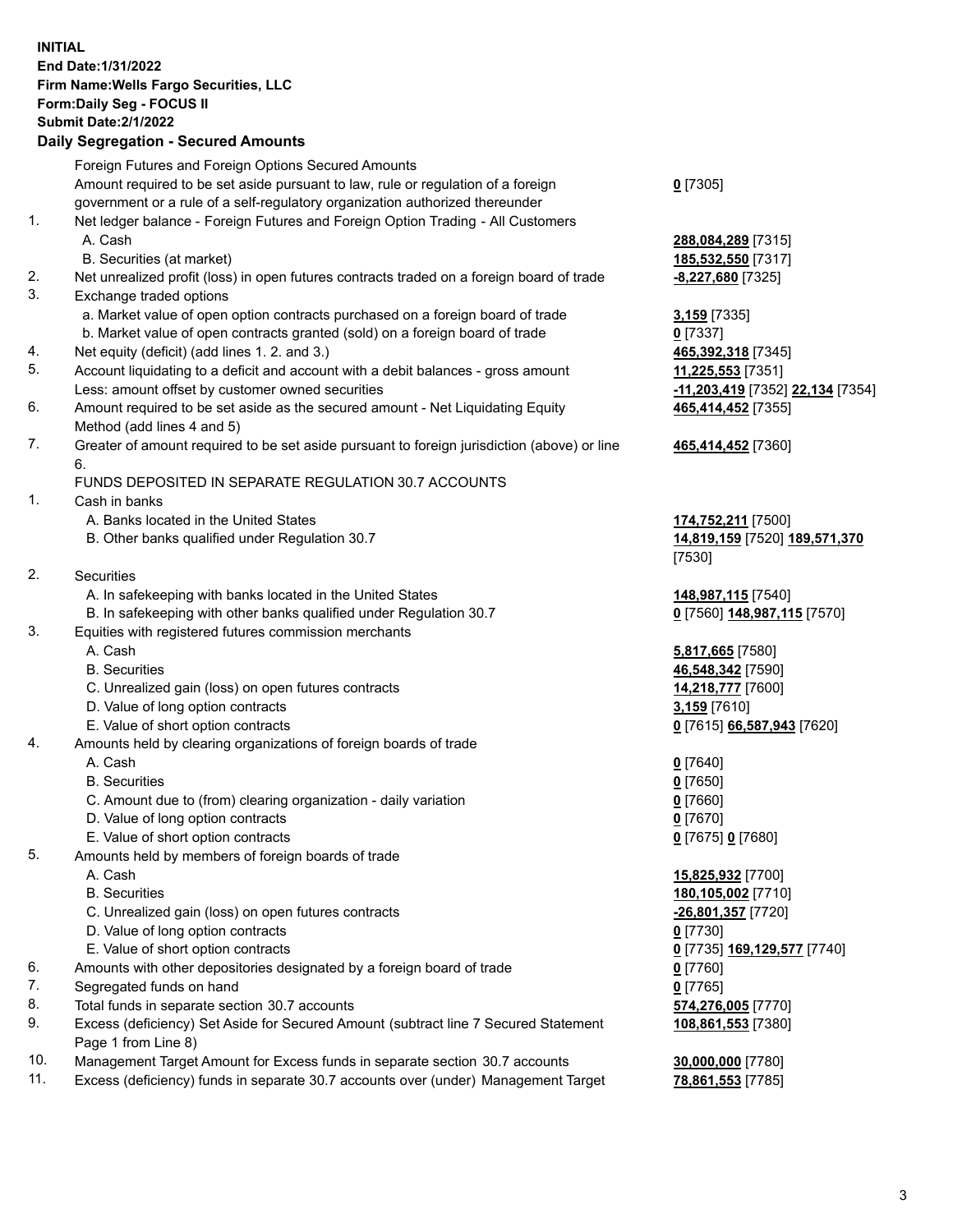**INITIAL End Date:1/31/2022 Firm Name:Wells Fargo Securities, LLC Form:Daily Seg - FOCUS II Submit Date:2/1/2022 Daily Segregation - Segregation Statement** SEGREGATION REQUIREMENTS(Section 4d(2) of the CEAct) 1. Net ledger balance A. Cash **3,073,891,218** [7010] B. Securities (at market) **1,969,888,284** [7020] 2. Net unrealized profit (loss) in open futures contracts traded on a contract market **-13,978,670** [7030] 3. Exchange traded options A. Add market value of open option contracts purchased on a contract market **1,768,241,753** [7032] B. Deduct market value of open option contracts granted (sold) on a contract market **-1,622,903,644** [7033] 4. Net equity (deficit) (add lines 1, 2 and 3) **5,175,138,941** [7040] 5. Accounts liquidating to a deficit and accounts with debit balances - gross amount **161,792,633** [7045] Less: amount offset by customer securities **-156,000,382** [7047] **5,792,251** [7050] 6. Amount required to be segregated (add lines 4 and 5) **5,180,931,192** [7060] FUNDS IN SEGREGATED ACCOUNTS 7. Deposited in segregated funds bank accounts A. Cash **308,917,566** [7070] B. Securities representing investments of customers' funds (at market) **635,333,657** [7080] C. Securities held for particular customers or option customers in lieu of cash (at market) **103,448,913** [7090] 8. Margins on deposit with derivatives clearing organizations of contract markets A. Cash **2,969,525,680** [7100] B. Securities representing investments of customers' funds (at market) **124,439,806** [7110] C. Securities held for particular customers or option customers in lieu of cash (at market) **1,866,439,371** [7120] 9. Net settlement from (to) derivatives clearing organizations of contract markets **-225,863,340** [7130] 10. Exchange traded options A. Value of open long option contracts **1,768,241,753** [7132] B. Value of open short option contracts **-1,622,903,644** [7133] 11. Net equities with other FCMs A. Net liquidating equity **0** [7140] B. Securities representing investments of customers' funds (at market) **0** [7160] C. Securities held for particular customers or option customers in lieu of cash (at market) **0** [7170] 12. Segregated funds on hand **0** [7150] 13. Total amount in segregation (add lines 7 through 12) **5,927,579,762** [7180] 14. Excess (deficiency) funds in segregation (subtract line 6 from line 13) **746,648,570** [7190] 15. Management Target Amount for Excess funds in segregation **115,000,000** [7194] **631,648,570** [7198]

16. Excess (deficiency) funds in segregation over (under) Management Target Amount Excess